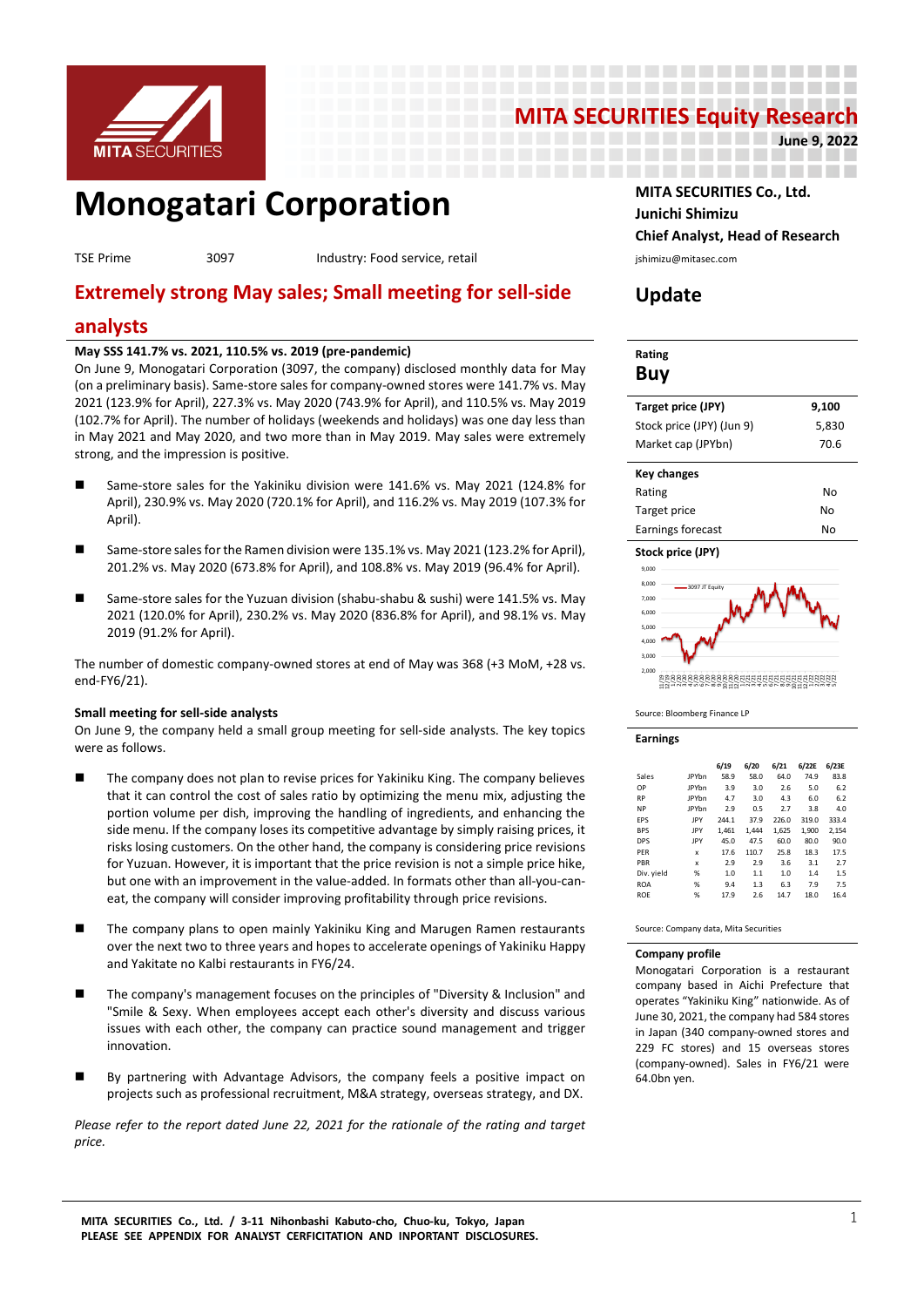#### **Quarterly data for Monogatari Corporation**



#### **Monthly same-store sales data for Monogatari Corporation**



Source: Company data, Mita Securities Source: Company data, Mita Securities Source: Company data, Mita Securities



Source: Company data, Mita Securities Source: Company data, Mita Securities Source: Company data, Mita Securities





#### **Figure: Ramen division (company-owned stores) Figure: Yuzuan division (company-owned stores)**

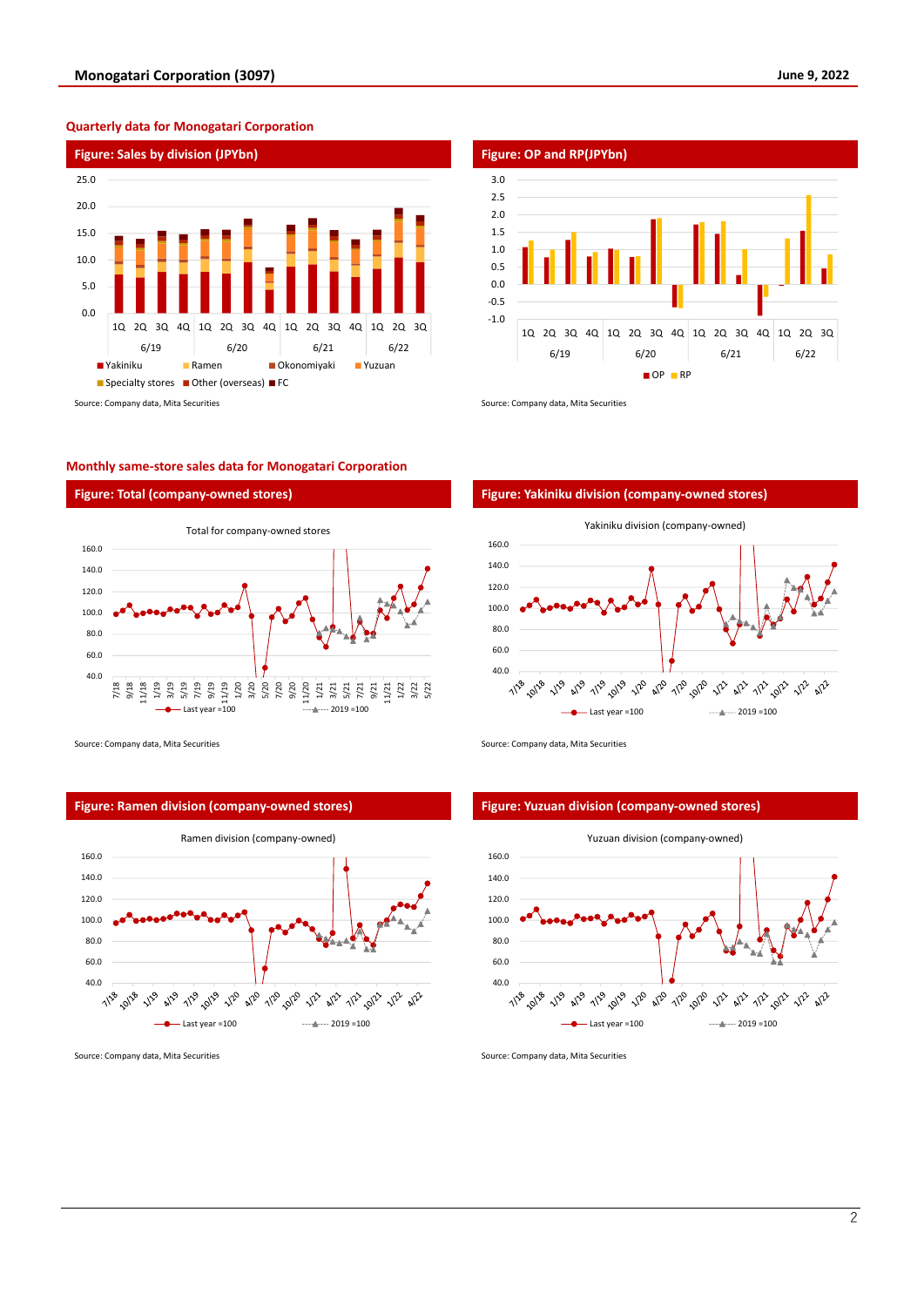

Source: Company data, Mita Securities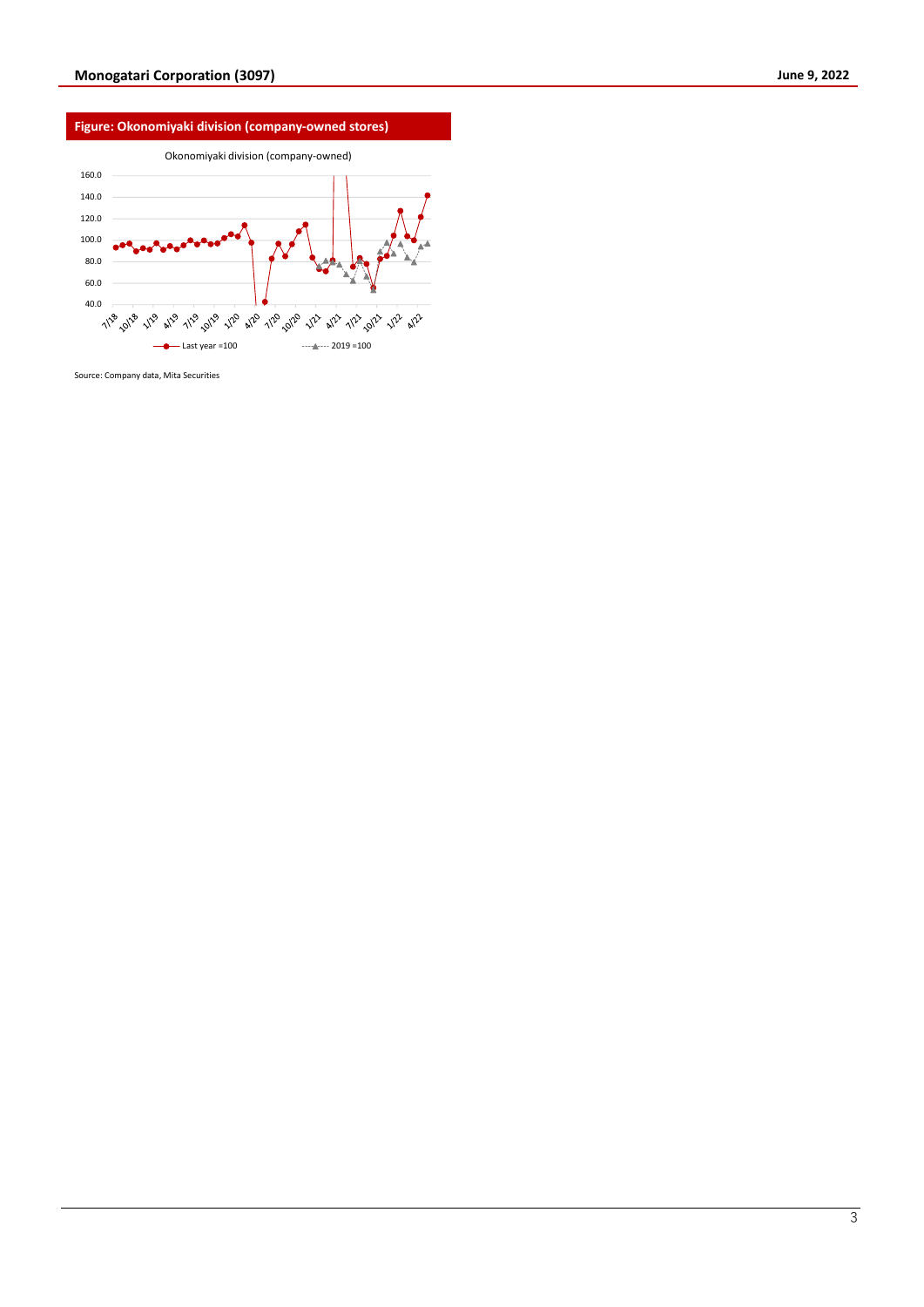#### **Monthly data for food service companies**

#### **Figure: Monthly data for food service companies**

|                    |                                         | Companies coverd by Mita Securities |                              |       |       |       |       |       |       |       |             |       |              |              |               |               |               |               |               |              |              |               |               |                        |                |               |                   |               |                |
|--------------------|-----------------------------------------|-------------------------------------|------------------------------|-------|-------|-------|-------|-------|-------|-------|-------------|-------|--------------|--------------|---------------|---------------|---------------|---------------|---------------|--------------|--------------|---------------|---------------|------------------------|----------------|---------------|-------------------|---------------|----------------|
| Ticker             |                                         | Company name                        |                              | 4/20  | 5/20  | 6/20  | 7/20  | 8/20  | 9/20  | 10/20 | 11/20       | 12/20 | 1/21         | 2/21         | 3/21          | 4/21          | 5/21          | 6/21          | 7/21          | 8/21         | 9/21         | 10/21         | 11/21         | 12/21                  | 1/22           | 2/22          | 3/22              | 4/22          | 5/22           |
| 2695               |                                         | Kura Sushi                          | vs. prev yr                  | 51.9  | 80.0  | 97.4  | 92.3  | 94.6  | 107.9 | 126.1 | 134.4       | 94.6  | 84.5         | 86.2         | 115.4         | 174.2         | 112.7         | 93.5          | 113.1         | 94.8         | 74.8         | 80.1          | 82.2          | 117.6                  | 123.5          | 99.1          | 106.3             | 110.0         | 113.6          |
|                    |                                         |                                     | vs. pre-COVID                |       |       |       |       |       |       |       |             |       | 88.6         | 96.7         | 97.5          | 90.4          | 90.2          | 91.1          | 104.4         | 89.7         | 80.7         | 101.0         | 110.5         | 111.2                  | 109.4          | 95.8          | 103.7             | 99.5          | 102.4          |
| 3097               |                                         | Monogatari Corporation              | vs. prev y                   | 13.8  | 48.6  | 96.1  | 104.0 | 92.2  | 97.3  | 109.3 | 114.0       | 93.9  | 77.1         | 68.2         | 86.9          | 600.4         | 160.4         | 76.9          | 91.7          | 81.6         | 80.8         | 102.6         | 95.2          | 113.9                  | 125.0          | 102.9         | 108.1             | 123.9         | 141.7          |
|                    |                                         |                                     | vs. pre-COVID                |       |       |       |       |       |       |       |             |       | 81.2         | 85.7         | 84.5          | 82.9          | 78.0          | 73.9          | 95.4          | 75.2         | 78.6         | 112.1         | 108.5         | 107.0                  | 101.5          | 88.2          | 91.3              | 102.7         | 110.5          |
|                    |                                         | Yakiniku division                   | vs. prev yr                  | 14.9  | 50.3  | 103.3 | 111.5 | 97.6  | 101.6 | 116.7 | 123.3       | 99.2  | 80.1         | 66.8         | 84.7          | 577.0         | 163.1         | 74.0          | 91.5          | 84.8         | 90.3         | 108.6         | 97.0          | 118.7                  | 129.9          | 103.6         | 109.4             | 124.8         | 141.6          |
|                    |                                         |                                     | vs. pre-COVIC                |       |       |       |       |       |       |       |             |       | 85.2         | 91.9         | 87.8          | 86.0          | 82.0          | 76.4          | 102.0         | 82.8         | 91.7         | 126.7         | 119.6         | 117.8                  | 110.7          | 95.2          | 96.1              | 107.3         | 116.2          |
|                    |                                         | Ramen division                      | vs. prev yr                  | 14.3  | 54.1  | 90.8  | 93.7  | 88.3  | 94.5  | 99.7  | 96.7        | 91.6  | 82.2         | 76.4         | 87.9          | 546.9         | 148.9         | 82.9          | 95.4          | 82.1         | 76.3         | 96.1          | 100.0         | 111.3                  | 115.2          | 113.8         | 112.6             | 123.2         | 135.1          |
|                    |                                         |                                     | vs. pre-COVID                |       |       |       |       |       |       |       |             |       | 86.0         | 82.3         | 79.5          | 78.2          | 80.6          | 75.3          | 89.4          | 72.5         | 72.1         | 95.8          | 96.7          | 102.0                  | 99.1           | 93.6          | 89.6              | 96.4          | 108.8          |
|                    |                                         | Yuzuan division                     | vs. prev yr                  | 10.9  | 42.6  | 83.7  | 96.1  | 84.9  | 91.0  | 101.2 | 106.6       | 89.4  | 71.1         | 69.1         | 94.3          | 697.3         | 162.7         | 81.6          | 90.7          | 71.4         | 65.8         | 94.3          | 85.6          | 100.4                  | 116.8          | 90.4          | 101.6             | 120.0         | 141.5          |
|                    |                                         |                                     | vs. pre-COVID                |       |       |       |       |       |       |       |             |       | 73.7         | 74.4         | 79.9          | 76.0          | 69.3          | 68.3          | 87.2          | 60.6         | 59.9         | 95.4          | 91.2          | 89.8                   | 86.0           | 67.2          | 81.2              | 91.2          | 98.1           |
| 3193               |                                         | Torikizoku HD                       | vs. prev yr                  | 3.9   | 12.1  | 73.2  | 76.8  | 59.1  | 77.2  | 93.1  | 81.3        | 51.9  | 28.1         | 32.7         | 55.4          | 948.7         | 41.5          | 18.0          | 38.9          | 16.6         | 8.8          | 66.7          | 92.7          | 155.0                  | 200.1          | 112.8         | 126.7             | 208.7         | 1,648.4        |
|                    |                                         |                                     | vs. pre-COVID                |       |       |       |       |       |       |       |             |       | 30.2         | 34.7         | 46.5          | 37.0          | 5.0           | 13.2          | 29.9          | 9.8          | 6.8          | 62.1          | 75.4          | 80.4                   | 60.4           | 39.1          | 58.9              | 77.2          | 83.2           |
| 3197               |                                         | Skylark HD                          | vs. prev yr                  | 41.8  | 52.2  | 69.4  | 73.6  | 73.2  | 78.3  | 88.4  | 85.1        | 78.1  | 66.5         | 70.9         | 93.7          | 164.6         | 128.6         | 92.5          | 100.3         | 83.3         | 79.4         | 92.9          | 95.3          | 114.4                  | 115.8          | 93.0          | 99.0              | 110.6         | 122.0          |
|                    |                                         |                                     | vs. pre-COVID                |       |       |       |       |       |       |       |             |       | 65.3         | 70.7         | 70.9          | 70.0          | 67.1          | 64.7          | 74.7          | 61.5         | 62.5         | 82.5          | 81.0          | 89.8                   | 75.5           | 65.7          | 71.0              | 77.4          | 81.7           |
| 3543               |                                         | Komeda HD                           | vs. prev yr                  | 53.1  | 71.3  | 85.5  | 89.9  | 92.5  | 101.0 | 101.6 | 96.0        | 95.2  | 89.2         | 93.8         | 109.5         | 188.1         | 134.0         | 108.2         | 119.7         | 98.7         | 89.6         | 104.0         | 105.9         | 107.6                  | 109.4          | 97.2          | 103.0             | 103.7         |                |
|                    |                                         |                                     | vs. pre-COVID                |       |       |       |       |       |       |       |             |       | 90.8         | 105.9        | 99.0          | 99.9          | 95.6          | 92.8          | 107.9         | 91.6         | 90.7         | 105.8         | 101.8         | 102.6                  | 99.3           | 102.9         | 102.2             | 103.6         |                |
| 9936               |                                         | Ohsho Food Service                  | vs. prev yi                  | 78.3  | 88.2  | 93.5  | 93.9  | 95.8  | 94.6  | 100.7 | 97.5        | 96.1  | 88.8         | 89.5         | 95.8          | 121.2         | 103.7         | 102.4         | 104.6         | 91.4         | 90.6         | 101.9         | 100.6         | 105.4                  | 107.2          | 108.5         | 105.8             | 106.0         | 117.6          |
|                    |                                         |                                     | vs. pre-COVID                |       |       |       |       |       |       |       |             |       | 97.6         | 99.6         | 92.5          | 94.9          | 91.5          | 95.7          | 98.2          | 87.6         |              | 85.7 102.6    |               | 98.1 101.3 104.6 108.1 |                |               |                   | 97.9 100.6    | 107.6          |
|                    | Companies not coverd by Mita Securities |                                     |                              |       |       |       |       |       |       |       |             |       |              |              |               |               |               |               |               |              |              |               |               |                        |                |               |                   |               |                |
| Ticker             |                                         | Company name                        |                              | 4/20  | 5/20  | 6/20  | 7/20  | 8/20  | 9/20  | 10/20 | 11/20       | 12/20 | 1/21         | 2/21         | 3/21          | 4/21          | 5/21          | 6/21          | 7/21          | 8/21         | 9/21         | 10/21         | 11/21         | 12/21                  | 1/22           | 2/22          | 3/22              | 4/22          | 5/22           |
| 2702               |                                         | McDonald's HD Japan                 | vs. prev vi                  | 106.5 | 115.2 | 96.8  | 101.0 | 112.4 | 106.3 | 110.7 | 109.6       | 107.2 | 118.7        | 101.0        | 107.5         | 109.2         | 105.7         | 114.7         | 121.0         | 105.3        | 114.7        | 113.4         | 105.4         | 102.4                  | 101.2          | 115.3         | 112.6             | 111.3         | 105.1          |
|                    |                                         |                                     | s. pre-COVID                 |       |       |       |       |       |       |       |             |       | 121.8        | 115.8        | 107.4         | 116.3         | 121.8         | 111.0         | 122.2         | 118.4        | 121.9        | 125.5         | 115.5         | 109.8                  | 123.2          | 133.6         | 120.9             | 129.4         | 128.0          |
| 3053               |                                         | Pepper Food Service                 | vs. prev y                   | 37.4  | 49.4  | 57.6  | 64.0  | 62.0  | 67.1  | 74.6  | 71.1        | 67.6  | 64.6         | 71.5         | 86.9          | 144.7         | 157.4         | 80.5          | 81.2          | 79.9         | 76.3         | 84.3          | 98.2          | 104.4                  | 106.3          | 92.1          | 95.5              | 102.1         |                |
|                    |                                         | [Ikinari! Steak]                    | vs. pre-COVID                |       |       |       |       |       |       |       |             |       | 43.0         | 43.8         | 44.4          | 54.1          | 77.8          | 46.4          | 52.0          | 49.5         | 51.2         | 62.9          | 69.8          | 70.6                   | 45.7           | 40.4          | 42.4              | 55.3          |                |
| 3085               |                                         | Arcland Service HD                  | vs. prev yr                  | 89.6  | 97.7  | 96.4  | 106.9 | 103.2 | 94.7  | 101.7 | 104.7       | 100.6 | 100.2        | 99.0         | 100.9         | 114.1         | 104.8         | 101.2         | 106.8         | 95.2         | 99.8         | 102.7         | 103.4         | 104.2                  | 105.8          | 101.9         | 110.4             | 101.7         | 111.3          |
|                    | Katsuval                                |                                     | vs. pre-COVID                |       |       |       |       |       |       |       |             |       | 104.5        | 105.2        | 95.5          | 102.2         | 102.4         | 97.6          | 114.2         | 98.2         | 94.5         | 104.4         | 108.3         | 104.8                  | 110.6          | 107.2         | 105.4             | 104.0         | 114.0          |
| 3087               |                                         | Doutor Nichires HD                  | rs. prev yr                  | 35.9  | 36.5  | 67.0  | 68.8  | 69.3  | 71.8  | 79.6  | 76.2        | 77.2  | 68.4         | 73.5         | 97.4          | 204.6         | 192.3         | 113.5         | 112.8         | 96.3         | 95.9         | 102.0         | 109.2         | 110.6                  | 117.6          | 103.6         | 105.8             | 108.2         |                |
|                    |                                         | Doutor Coffee Shop)                 | vs. pre-COVID                |       |       |       |       |       |       |       |             |       | 68.8         | 70.7         | 75.9          | 73.5          | 70.2          | 76.2          | 77.9          | 67.0         | 69.1         | 81.4          | 83.5          | 85.7                   | 80.9           | 73.3          | 80.3              | 79.5          |                |
| 3397               |                                         | Toridoll HD                         | vs. prev vi                  | 50.0  | 63.2  | 83.6  | 85.5  | 88.4  | 86.2  | 94.6  | 93.4        | 87.0  | 79.1         | 78.4         | 99.5          | 184.8         | 147.6         | 108.3         | 113.5         | 94.5         | 103.2        | 101.9         | 101.7         | 106.2                  | 113.3          | 104.0         | 109.4             | 119.7         | 137.7          |
|                    |                                         |                                     | vs. pre-COVID                |       |       |       |       |       |       |       |             |       | 84.7         | 85.4         | 84.3          | 92.4          | 93.3          | 90.5          | 97.0          | 83.5         | 89.0         | 96.4          | 95.0          | 92.4                   | 95.4           | 88.8          | 92.2              | 110.6         | 128.5          |
|                    |                                         | Marugame Seimen                     | vs. prev y                   | 50.3  | 63.6  | 85.2  | 86.2  | 90.0  | 86.5  | 944   | 83.8        | 88.0  | 78.0         | 82.0         | 99.5          | 184.0         | 147.9         | 109.1         | 115.4         | 94.7         | 105.6        | 102.4         | 101.4         | 104.8                  | 112.0          | 104.1         | 110.4             | 105.6         | 114.5          |
|                    |                                         |                                     | vs. pre-COVID                |       |       |       |       |       |       |       |             |       | 84.3         | 90.2         | 86.1          | 92.6          | 94.1          | 93.0          | 99.5          | 85.2         | 91.3         | 96.7          | 85.0          | 92.2                   | 94.4           | 93.9          | 95.0              | 97.7          | 107.7          |
| 3563               |                                         | ood & Life Companies                | vs. prev vr                  | 55.6  | 81.4  | 97.9  | 96.5  | 87.7  | 97.1  | 104.3 | 94.7        | 98.7  | 95.1         | 99.9         | 120.0         | 178.0         | 112.6         | 95.3          | 103.5         | 96.4         | 90.0         | 94.0          | 96.3          | 100.1                  | 96.0           | 93.6          | 93.5              | 105.3         | 107.8          |
|                    | Sushiro                                 |                                     | vs. pre-COVID                |       |       |       |       |       |       |       |             |       | 101.8        | 111.9        | 103.6         | 99.0          | 91.7          | 93.3          | 99.9          | 84.5         | 87.4         | 98.0          | 91.2          | 98.8                   | 97.7           | 104.7         | 96.8              | 104.2         | 98.8           |
| 7550               |                                         | Zensho HD                           | vs. prev yr                  | 88.1  | 90.8  | 91.3  | 102.7 | 98.8  | 98.4  | 104.9 | 100.5       | 101.3 | 99.8         | 92.1         | 104.6         | 114.2         | 118.1         | 108.9         | 108.7         | 100.5        | 103.0        | 105.4         | 104.6         | 118.2                  | 110.9          | 111.4         | 111.4             | 108.3         | 106.3          |
|                    | Sukiya)                                 |                                     | vs. pre-COVID                |       |       |       |       |       |       |       |             |       | 101.7        | 101.3        | 96.4          | 100.6         | 107.2         | 99.4          | 111.6         | 99.3         | 101.4        | 110.6         | 105.1         | 119.7                  | 112.8          | 112.9         | 107.4             | 109.0         | 114.0          |
| 7581               | Saizeriya                               |                                     | vs. prev vi                  | 38.6  | 47.8  | 66.5  | 72.9  | 71.5  | 77.3  | 90.1  | 84.0        | 75.2  | 62.0         | 67.1         | 91.3          | 192.3         | 139.7         | 98.9          | 101.1         | 83.4         | 76.7         | 98.7          | 104.6         | 115.8                  | 125.3          | 109.1         | 117.0             | 124.4         | 138.8          |
|                    |                                         |                                     | s. pre-COVID                 |       |       |       |       |       |       |       |             |       | 65.2         | 71.5         | 71.7          | 74.2          | 66.8          | 65.8          | 73.7          | 59.6         | 59.3         | 88.9          | 87.9          | 87.1                   | 81.6           | 78.0          | 83.9              | 92.3          | 92.7           |
| 7611               |                                         | Hiday Hidaka                        | vs. prev y                   | 49.3  | 48.0  | 65.8  | 73.9  | 75.7  | 80.7  | 87.0  | 82.3        | 77.9  | 55.7         | 54.3         | 70.5          | 118.3         | 99.3          | 78.9          | 74.2          | 62.6         | 62.2         | 81.6          | 95.4          | 103.5                  | 129.2          | 110.2         | 118.1             | 132.8         | 171.8          |
|                    |                                         |                                     | vs. pre-COVID                |       |       |       |       |       |       |       |             |       | 56.1         | 56.9         | 57.8          | 58.3          | 47.7          | 51.9          | 54.8          | 47.4         | 50.2         | 71.0          | 78.5          | 80.6                   | 72.5           | 62.7          | 68.3              | 77.5          | 81.9           |
| 7630               |                                         | Ichibanya                           | vs. prev yr                  | 74.0  | 79.5  | 85.1  | 89.3  | 91.4  | 89.2  | 96.2  | 89.8        | 91.0  | 84.2         | 80.9         | 91.3          | 118.7         | 110.0         | 95.8          | 96.0          | 89.0         | 88.8         | 95.5          | 97.4          | 103.3                  | 106.7          | 96.6          | 99.5              | 99.0          | 103.9          |
|                    |                                         |                                     | vs. pre-COVID                |       |       |       |       |       |       |       |             |       | 84.5         | 82.9         | 82.4          | 87.8          | 87.5          | 81.5          | 85.7          | 81.3         | 79.2         | 91.9          | 87.5          | 94.0                   | 90.1           | 80.1          | 81.9              | 87.0          | 90.9           |
| 8153               |                                         | <b>Mos Food Services</b>            | rs. prev y                   | 103.7 | 112.2 | 106.2 | 106.6 | 102.9 | 100.3 | 107.7 | 123.5 114.2 |       | 108.9        | 110.0        | 109.3         | 112.6         | 120.5         | 111.0         | 113.4         | 111.5        | 117.3        | 115.1         | 97.5          | 98.5                   | 113.7          | 97.6          | 101.5             | 107.4         | 94.0           |
|                    |                                         |                                     | vs. pre-COVID                |       |       |       |       |       |       |       |             |       | 118.4        | 127.5        |               | 110.3 116.8   | 135.2         | 117.9 120.9   |               | 114.7        | 117.7        | 124.0         | 120.4         | 112.5                  |                |               | 134.6 124.4 111.9 | 125.4         | 127.1          |
| 8179               | Royal HD                                |                                     |                              |       |       |       |       |       |       |       |             |       |              |              |               |               |               |               |               |              |              |               |               |                        |                |               |                   |               |                |
|                    |                                         | Royal Host                          | vs. prev yr<br>vs. pre-COVID | 42.1  | 54.2  | 78.2  | 86.1  | 81.2  | 83.5  | 95.3  | 90.8        | 79.8  | 69.5         | 76.4<br>79.4 | 103.2<br>82.3 | 191.6<br>80.7 | 148.8<br>80.6 | 99.7          | 97.2          | 85.9<br>69.8 | 85.1<br>71.1 | 100.2<br>95.5 | 105.9<br>96.2 | 118.0<br>94.2          | 140.6<br>101.4 | 104.9         | 110.0<br>90.5     | 119.5<br>96.4 | 131.3<br>105.9 |
|                    |                                         |                                     |                              | 58.1  | 63.6  | 80.1  | 81.6  | 86.4  | 83.6  | 92.0  | 88.6        | 84.1  | 72.1<br>89.3 | 96.6         | 108.7         | 157.6         | 147.7         | 78.0<br>110.1 | 83.7<br>114.1 | 104.5        | 107.7        | 108.7         | 112.3         | 111.3                  | 111.3          | 83.3<br>100.9 | 107.9             | 102.5         | 110.2          |
|                    |                                         | Tendon Tenya                        | vs. prev yi<br>vs. pre-COVID |       |       |       |       |       |       |       |             |       | 85.6         | 94.9         | 86.0          | 91.6          | 93.9          | 88.2          | 93.1          | 90.3         | 90.0         | 100.0         | 99.5          | 93.6                   | 95.3           | 95.7          | 92.8              | 93.9          | 103.5          |
| 8200               |                                         | Ringer Hut                          | vs. prev y                   | 42.6  | 51.3  | 70.9  | 74.9  | 73.3  | 76.9  | 87.2  | 84.7        | 79.5  | 69.2         | 76.3         | 96.2          | 173.4         | 136.2         | 101.6         | 107.8         | 98.0         | 97.3         | 100.5         | 103.7         | 109.0                  | 114.5          | 98.8          | 106.0             | 108.5         | 123.9          |
|                    |                                         |                                     | vs. pre-COVID                |       |       |       |       |       |       |       |             |       | 67.9         | 74.4         | 72.0          | 73.9          | 69.9          | 72.0          | 80.7          | 71.8         | 74.8         | 87.6          | 87.8          | 86.7                   | 77.7           | 73.5          | 76.3              | 80.1          | 86.6           |
| 9861               |                                         |                                     | vs. prev yr                  | 96.0  | 92.7  | 87.7  | 94.3  | 83.2  | 90.9  | 100.4 | 93.4        | 89.6  | 91.9         | 81.4         | 89.5          | 89.9          | 99.4          | 99.6          | 95.9          | 107.3        | 102.2        | 98.7          | 108.7         | 107.4                  | 104.0          | 106.1         | 111.9             | 111.6         | 109.8          |
|                    |                                         | Yoshinoya HD<br>Yoshinova           | vs. pre-COVID                |       |       |       |       |       |       |       |             |       | 100.6        | 79.7         | 87.9          | 86.3          | 92.1          | 87.3          | 90.4          | 89.3         | 92.9         | 99.1          | 101.5         | 96.2                   | 104.7          | 84.6          | 98.3              | 96.3          | 101.2          |
| 9887               |                                         | Matsuya Foods HD                    | vs. prev y                   | 77.8  | 77.8  | 83.3  | 88.4  | 87.6  | 85.3  | 97.1  | 91.1        | 91.0  | 84.9         | 81.0         | 91.6          | 108.9         | 112.2         | 98.8          | 95.5          | 96.1         | 93.0         | 89.7          | 99.1          | 96.5                   | 100.2          | 96.8          | 101.8             | 105.6         | 107.6          |
|                    |                                         | (Matsuya)                           | vs. pre-COVID                |       |       |       |       |       |       |       |             |       | 90.3         | 93.6         | 86.8          | 84.7          | 87.3          | 82.3          | 84.4          | 84.2         | 79.3         | 87.1          | 90.3          | 87.8                   | 90.5           | 90.6          | 88.4              | 89.5          | 93.9           |
|                    |                                         |                                     |                              |       |       |       |       |       |       |       |             |       |              |              |               |               |               |               |               |              |              |               |               |                        |                |               |                   |               |                |
|                    |                                         | Average for the above companies     |                              |       |       |       |       |       |       |       |             |       |              |              |               |               |               |               |               |              |              |               |               |                        |                |               |                   |               |                |
|                    |                                         |                                     |                              | 4/20  | 5/20  | 6/20  | 7/20  | 8/20  | 9/20  | 10/20 | 11/20       | 12/20 | 1/21         | 2/21         | 3/21          | 4/21          | 5/21          | 6/21          | 7/21          | 8/21         | 9/21         | 10/21         | 11/21         | 12/21                  | 1/22           | 2/22          | 3/22              | 4/22          | 5/22           |
| Simple average for |                                         |                                     | vs. prev yr                  | 58.6  | 68.8  | 83.2  | 87.5  | 85.6  | 88.4  | 97.4  | 94.9        | 87.8  | 80.7         | 80.9         | 96.6          | 205.0         | 124.2         | 95.8          | 100.5         | 89.7         | 88.1         | 97.3          | 100.7         | 110.2                  | 117.2          | 102.6         | 107.3             | 115.0         |                |
| 21 companies       |                                         |                                     | vs. pre-COVID                |       |       |       |       |       |       |       |             |       | 82.7         | 85.8         | 83.4          | 84.9          | 84.2          | 80.5          | 88.8          | 78.4         | 78.8         | 95.0          | 95.1          | 95.8                   | 93.9           | 87.9          | 89.2              | 95.1          |                |

Source: Companies' data, Mita Securities Note: "vs. pre-COVID" is indexed to the same month in 2019 as 100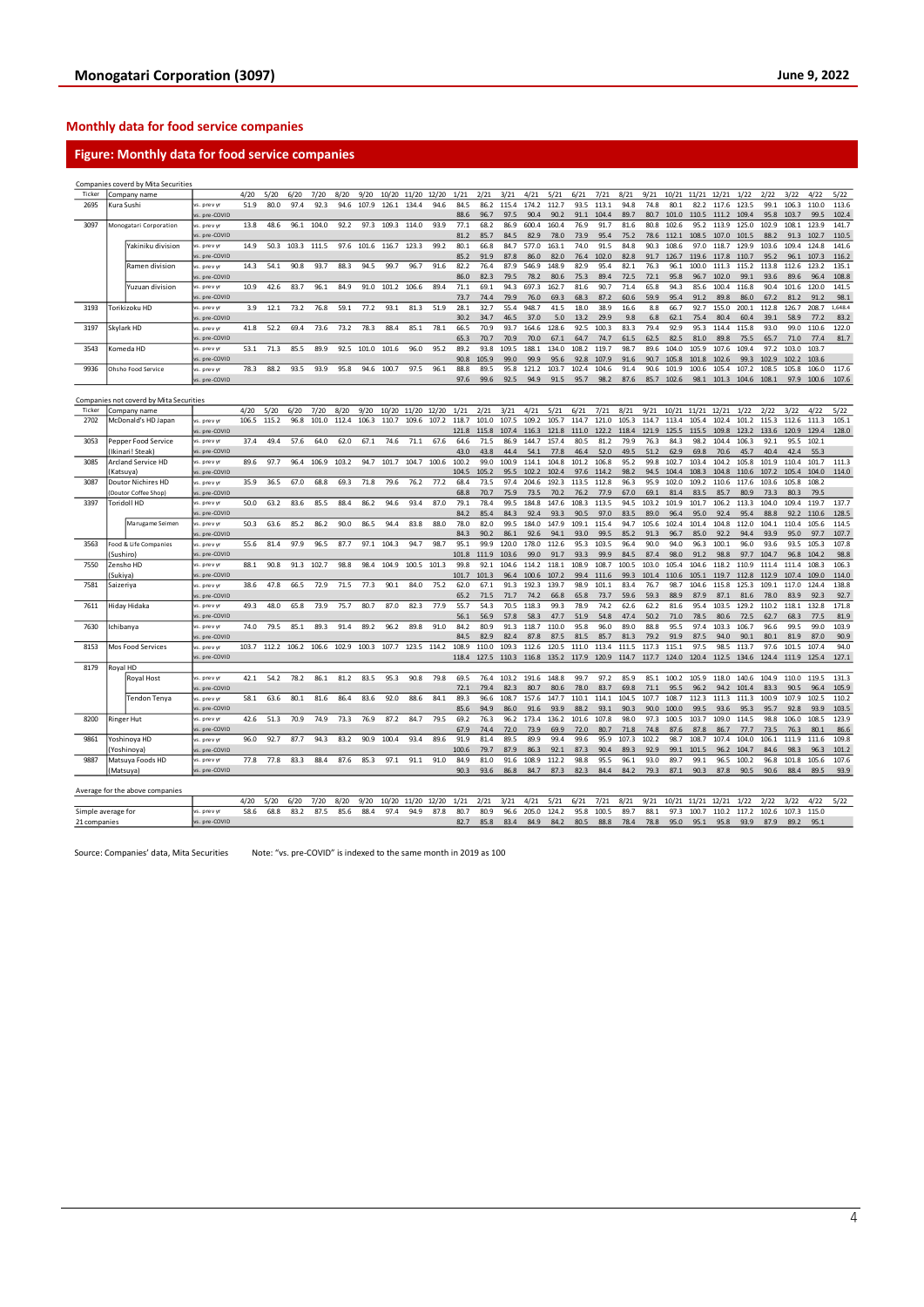2,428

ish 22 Mar

776

-916

4,050

Jan 21 Mar

2,655

Jan 21 Mar

#### **Pre-tax profits for food service companies covered by Mita Securities**

#### **Figure: Quarterly pre-tax profit for food service companies (JPYm)**



Source: Companies' data, Mita Securities

5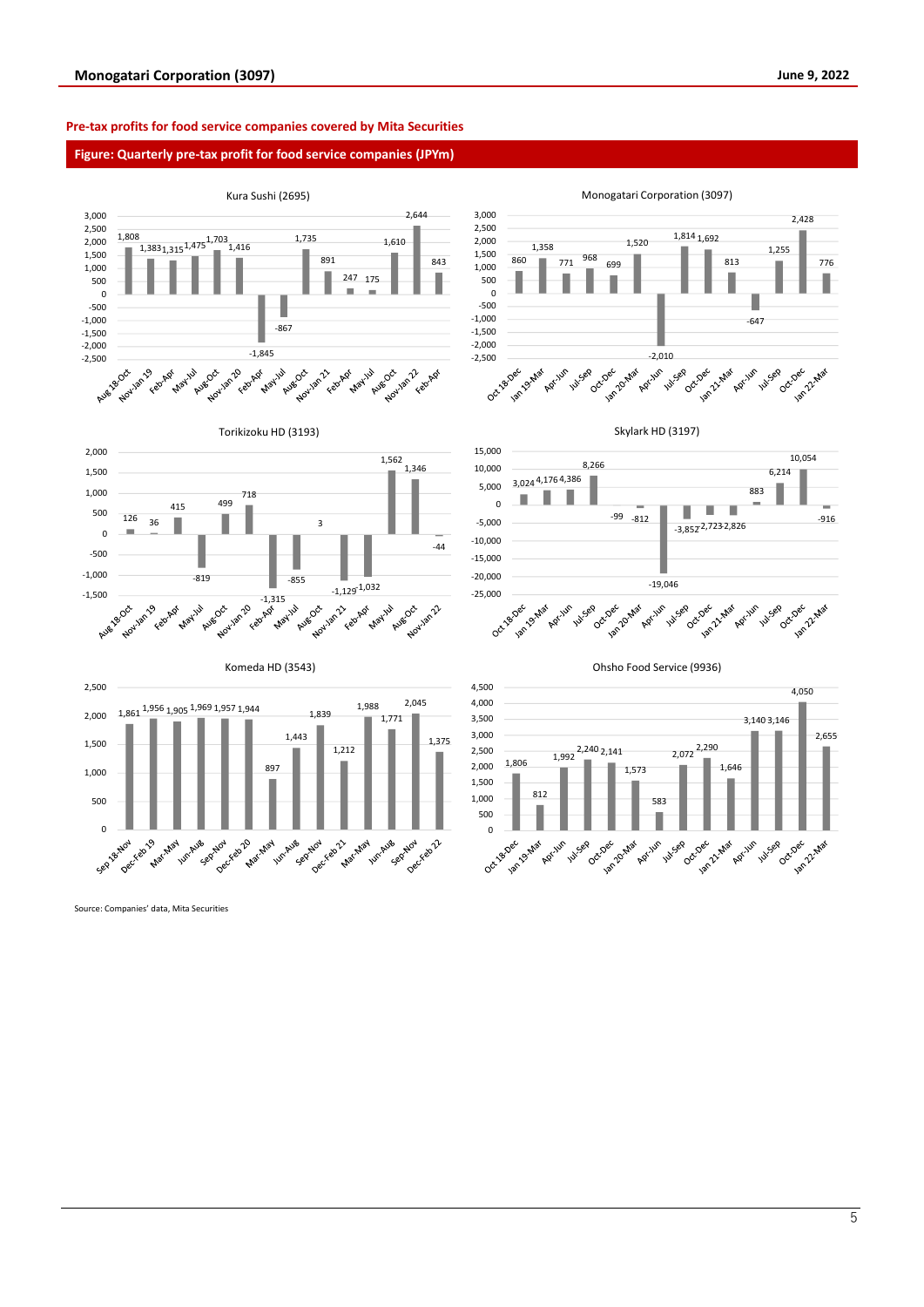### **Figure: Comparison of valuations for food service companies**

| Company name                                 | Ticker       | PX           | Mkt cap       |              |                | Net D/E Sales YoY EBITDA Mgn | <b>ROE</b>     | ROE         | ROE              | PER               | PER                | PER               | PBR        | EV/EBITDA EV/Sales |                  | Div yield        | 1M         | 3M          | 1YR              |
|----------------------------------------------|--------------|--------------|---------------|--------------|----------------|------------------------------|----------------|-------------|------------------|-------------------|--------------------|-------------------|------------|--------------------|------------------|------------------|------------|-------------|------------------|
|                                              |              | 8-Jun        | JPYbn         | Last         | LTM            | LTM                          | LTM            | Cur E       | Nxt E            | LTM               | Cur E              | Nxt E             | Last       | Cur E              | Cur E            | Cur E            | Chg        | Chg         | Chg              |
| <b>KURA SUSHI INC</b>                        | 2695         | 3,115        | 129.0         | 0.1          | 11.9           | 2.4                          | 7.2            | 8.1         | 10.0             | 36.0              | 30.9               | 22.9              | 2.4        | 12.8               | 0.8              | 0.7              | 1.8        | $-7.3$      | $-21.1$          |
| (TP 5,000 Buy)                               |              |              |               |              |                |                              |                |             |                  |                   |                    |                   |            |                    |                  |                  |            |             |                  |
| MCDONALD'S HOLDINGS CO JAPAN                 | 2702         | 5,040        | 670.1         | $-0.3$       | 11.7           | 13.9                         | 13.1           | 11.0        | 10.6             | 27.6              | 29.4               | 27.6              | 3.5        | 12.1               | 1.8              | 0.8              | $-0.2$     | 3.3         | 0.2              |
| OOTOYA HOLDINGS CO LTD                       | 2705         | 2,919        | 21.2          | $-0.6$       | 16.7           | 9.2                          | 207.2          | <b>NA</b>   | <b>NA</b>        | 11.7              | <b>NA</b>          | <b>NA</b>         | 62.3       | <b>NA</b>          | <b>NA</b>        | <b>NA</b>        | 2.6        | $1.1$       | 1.7              |
| FUJIO FOOD GROUP INC                         | 2752         | 1,381        | 61.9          | 1.7          | 0.7            | $-11.4$                      | 8.6            | 15.9        | <b>NA</b>        | 173.5             | 73.9               | 42.5              | 13.2       | <b>NA</b>          | 2.2              | 0.0              | 3.7        | 8.8         | $-1.1$           |
| AMIYAKI TEI CO LTD                           | 2753         | 2,970        | 20.3          | $-0.2$       | $-2.6$         | $-13.9$                      | 3.1            | 2.7         | <b>NA</b>        | 32.4              | 37.0               | 20.5              | 1.0        | <b>NA</b>          | 0.4              | 1.0              | 2.4        | 3.1         | $-0.4$           |
| <b>HIRAMATSU INC</b>                         | 2764         | 207          | 15.5          | 1.7          | 47.2           | $-17.8$                      | $-57.6$        | NA          | NA               | <b>NA</b>         | <b>NA</b>          | <b>NA</b>         | 2.7        | NA                 | <b>NA</b>        | <b>NA</b>        | 8.9        | 7.8         | $-13.8$          |
| PEPPER FOOD SERVICE CO LTD                   | 3053         | 421          | 16.6          | $-0.1$       | <b>NA</b>      | $-9.2$                       | 31.1           | NA          | <b>NA</b>        | 22.5              | <b>NA</b>          | NA                | 5.2        | <b>NA</b>          | <b>NA</b>        | <b>NA</b>        | 12.3       | 25.7        | $-17.8$          |
| CHOUSHIMARU CO LTD                           | 3075         | 1,110        | 16.1          | $-0.8$       | 0.7            | 9.9                          | 13.8           | NA          | <b>NA</b>        | 15.0              | <b>NA</b>          | <b>NA</b>         | 2.0        | NA                 | <b>NA</b>        | 0.5              | $-3.9$     | 0.3         | $-2.2$           |
| ARCLAND SERVICE HOLDINGS CO                  | 3085         | 2,153        | 71.3          | $-0.7$       | 9.8            | 7.8                          | 9.7            | 13.2        | 12.6             | 31.4              | 20.4               | 20.0              | 3.0        | 9.7                | $1.2$            | 1.4              | 3.4        | 1.0         | $-7.1$           |
| DOUTOR NICHIRES HOLDINGS CO                  | 3087         | 1,544        | 70.4          | $-0.3$       | 13.8           | 6.7                          | 1.3            | 0.9         | 2.1              | 55.9              | 58.8               | 31.8              | 0.7        | 5.9                | 0.3              | 1.7              | 3.6        | 1.8         | $-12.6$          |
| <b>BRONCO BILLY CO LTD</b>                   | 3091         | 2,500        | 37.7          | $-0.3$       | 6.5            | 15.3                         | 6.0            | <b>NA</b>   | NA               | 36.0              | <b>NA</b>          | <b>NA</b>         | 2.1        | <b>NA</b>          | <b>NA</b>        | 0.7              | 8.4        | 19.0        | $-1.5$           |
| <b>MONOGATARI CORP</b>                       | 3097         | 5,770        | 69.9          | 0.1          | 15.5           | 11.6                         | 12.8           | 15.8        | 16.4             | 25.9              | 19.6               | 20.0              | 3.2        | 12.3               | 1.0              | 1.2              | 12.9       | 9.3         | $-21.1$          |
| (TP 9,100 Buy)                               |              |              |               |              |                |                              |                |             |                  |                   |                    |                   |            |                    |                  |                  |            |             |                  |
| CHIMNEY CO LTD                               | 3178         | 1.230        | 23.8          | 0.4          | $-23.6$        | 5.6                          | 21.4           | <b>NA</b>   | <b>NA</b>        | 19.3              | <b>NA</b>          | <b>NA</b>         | 3.7        | <b>NA</b>          | <b>NA</b>        | <b>NA</b>        | 5.8        | 15.5        | $-14.1$          |
| <b>TORIKIZOKU HOLDINGS CO LTD</b>            | 3193         | 2,105        | 24.5          | 0.6          | <b>NA</b>      | <b>NA</b>                    | <b>NA</b>      | 1.4         | 11.4             | <b>NA</b>         | 174.0              | 38.2              | 4.1        | <b>NA</b>          | $1.2$            | 0.0              | 21.0       | 31.7        | 6.2              |
| (TP 2,100 Hold)<br>HOTLAND CO LTD            | 3196         | 1.341        | 28.9          |              |                | 6.4                          |                |             |                  | 14.6              | 21.2               | 221               | 3.1        |                    | 0.9              | 0.4              | $-2.2$     | 8.8         |                  |
| <b>SKYLARK HOLDINGS CO LTD</b>               | 3197         | 1,609        | 366.1         | 0.3<br>$1.1$ | 6.7<br>0.1     | 23.6                         | 23.8<br>7.4    | 14.8<br>2.6 | <b>NA</b><br>2.6 | 35.5              | 82.9               | 77.1              | 2.2        | <b>NA</b><br>7.7   | 1.5              | 0.4              | 4.9        | 6.3         | $-5.3$<br>$-1.8$ |
| (TP 1,600 Hold)                              |              |              |               |              |                |                              |                |             |                  |                   |                    |                   |            |                    |                  |                  |            |             |                  |
| SFP HOLDINGS CO LTD                          | 3198         | 1,586        | 40.9          | $-0.4$       | $-40.3$        | 26.4                         | 15.1           | 13.1        | NA               | 23.4              | 22.7               | 29.2              | 3.3        | <b>NA</b>          | 1.5              | 1.3              | 14.8       | 29.2        | 2.9              |
| CREATE RESTAURANTS HOLDINGS                  | 3387         | 941          | 200.3         | 2.1          | 5.2            | 26.5                         | 29.0           | 9.6         | <b>NA</b>        | 29.2              | 47.1               | 37.3              | 8.3        | <b>NA</b>          | 2.3              | 0.6              | 16.9       | 37.4        | $-1.3$           |
| SAINT MARC HOLDINGS CO LTD                   | 3395         | 1,557        | 35.5          | $-0.3$       | 8.5            | $-8.0$                       | $-13.7$        | 3.7         | 4.8              | ΝA                | 27.7               | 22.8              | 1.0        | 6.3                | 0.5              | 2.8              | 4.7        | 3.0         | $-10.3$          |
| TORIDOLL HOLDINGS CORP                       | 3397         | 2.337        | 204.9         | 1.3          | 13.8           | 29.2                         | 21.5           | 6.2         | 6.0              | 23.5              | 42.1               | 33.0              | 4.0        | 10.2               | 1.8              | 0.3              | 5.1        | 5.8         | 22.5             |
| <b>KOMEDA HOLDINGS CO LTD</b>                | 3543         | 2,326        | 107.4         | $1.1$        | 15.5           | 26.3                         | 13.6           | 13.5        | 13.8             | 22.9              | 20.0               | 18.2              | 2.9        | 15.5               | 4.0              | 2.4              | 2.9        | 15.6        | 12.6             |
| (TP 3,000 Buy)                               |              |              |               |              |                |                              |                |             |                  |                   |                    |                   |            |                    |                  |                  |            |             |                  |
| KUSHIKATSU TANAKA HOLDINGS C                 | 3547         | 1,893        | 17.8          | 1.6          | $-11.4$        | $-20.8$                      | 16.1           | 36.7        | 38.0             | 75.3              | 32.4               | 27.5              | 11.5       | 379.3              | $1.7\,$          | 0.8              | 14.9       | 4.0         | $-5.4$           |
| CHIKARANOMOTO HOLDINGS CO LT                 | 3561         | 760          | 20.6          | 0.6          | 17.3           | 10.3                         | 36.1           | <b>NA</b>   | <b>NA</b>        | 22.3              | <b>NA</b>          | <b>NA</b>         | 5.4        | <b>NA</b>          | <b>NA</b>        | <b>NA</b>        | 28.6       | 39.2        | 14.5             |
| FOOD & LIFE COMPANIES LTD                    | 3563         | 3,135        | 363.9         | 2.2          | 21.4           | 14.1                         | 17.7           | 16.5        | 20.1             | 33.2              | 34.0               | 23.9              | 5.5        | 12.9               | 1.7              | 0.7              | 6.3        | $-4.4$      | $-35.6$          |
| ATOM CORP                                    | 7412         | 777          | 150.4         | 0.0          | $-3.4$         | 8.0                          | 3.5            | ΝA          | ΝA               | 518.7             | <b>NA</b>          | NA                | 18.3       | NA                 | <b>NA</b>        | <b>NA</b>        | 4.9        | $2.0\,$     | $-3.1$           |
| KAPPA CREATE CO LTD                          | 7421         | 1,411        | 69.7          | $-0.1$       | 3.6            | 3.9                          | 6.5            | <b>NA</b>   | NA               | 94.6              | <b>NA</b>          | <b>NA</b>         | 6.0        | <b>NA</b>          | <b>NA</b>        | <b>NA</b>        | 6.9        | 5.8         | $-6.5$           |
| WATAMI CO LTD                                | 7522         | 954          | 40.7          | 1.0          | 5.8            | $-8.8$                       | -23.6          | <b>NA</b>   | <b>NA</b>        | <b>NA</b>         | <b>NA</b>          | <b>NA</b>         | 2.7        | <b>NA</b>          | <b>NA</b>        | <b>NA</b>        | 5.5        | 11.4        | $-8.8$           |
| ZENSHO HOLDINGS CO LTD                       | 7550         | 3,045        | 471.6         | 1.8          | 10.7           | 4.7                          | 14.7           | 9.5         | 9.5              | 33.4              | 45.1               | 35.7              | 4.5        | 14.5               | 0.9              | 0.7              | 2.4        | 12.2        | 8.2              |
| KOURAKUEN HOLDINGS CORP                      | 7554         | 1,295        | 21.7          | 1.3          | $-5.8$         | 10.8                         | 11.0           | <b>NA</b>   | NA               | 52.1              | <b>NA</b>          | <b>NA</b>         | 5.4        | <b>NA</b>          | <b>NA</b>        | <b>NA</b>        | 4.3        | 0.8         | $-24.1$          |
| ANRAKUTEI CO LTD                             | 7562         | 6,500        | 13.9          | 1.5          | $-11.5$        | $-7.2$                       | 10.4           | NA          | <b>NA</b>        | 28.8              | <b>NA</b>          | <b>NA</b>         | 2.9        | <b>NA</b>          | <b>NA</b>        | <b>NA</b>        | 1.4        | 2.2         | 21.7             |
| SAIZERIYA CO LTD                             | 7581         | 2,681        | 140.1         | $-0.2$       | 17.8           | 6.9                          | 8.7            | 8.5         | 6.9              | 17.8              | 18.0               | 23.0              | $1.5$      | 8.3                | 0.8              | 0.7              | 14.1       | 1.5         | $-1.8$           |
| HIDAY HIDAKA CORP                            | 7611         | 2,112        | 80.6          | $-0.4$       | $-10.7$        | $-9.8$                       | 7.1            | <b>NA</b>   | <b>NA</b>        | 50.8              | <b>NA</b>          | <b>NA</b>         | 3.6        | <b>NA</b>          | <b>NA</b>        | 1.1              | 11.0       | 22.1        | 12.6             |
| COLOWIDE CO LTD                              | 7616         | 1,793        | 155.8         | 1.9          | 4.4            | 14.1                         | 3.7            | NA          | NA               | 154.6             | <b>NA</b>          | <b>NA</b>         | 4.4        | <b>NA</b>          | <b>NA</b>        | <b>NA</b>        | 8.7        | 5.0         | $-14.3$          |
| UKAI CO LTD                                  | 7621         | 3,115        | 17.5          | 1.5          | 4.8            | $-5.1$                       | $-28.3$        | NA          | NA               | <b>NA</b>         | <b>NA</b>          | <b>NA</b>         | 6.3        | <b>NA</b>          | <b>NA</b>        | <b>NA</b>        | 3.3        | 4.4         | 0.8              |
| <b>GLOBAL-DINING INC</b>                     | 7625         | 332          | 3.4           | 0.1          | 60.0           | 9.7                          | 30.8           | <b>NA</b>   | <b>NA</b>        | 4.1               | <b>NA</b>          | <b>NA</b>         | 1.1        | <b>NA</b>          | <b>NA</b>        | <b>NA</b>        | 20.3       | 22.5        | $-38.1$          |
| ICHIBANYA CO LTD                             | 7630         | 4,920        | 157.1         | $-0.5$       | 1.8            | 10.3                         | 9.7            | <b>NA</b>   | NA               | 53.7              | 40.8               | 38.3              | 5.2        | <b>NA</b>          | 2.7              | 1.6              | 2.4        | 7.8         | $-0.5$           |
| ASAKUMA CO LTD                               | 7678         | 1,541        | 8.3           | -0.6         | $-17.8$        | $-7.1$                       | 2.6            | NA          | NA               | 136.5             | <b>NA</b>          | <b>NA</b>         | 3.4        | NA                 | <b>NA</b>        | <b>NA</b>        | 0.1        | $-2.8$      | $-1.3$           |
| MOS FOOD SERVICES INC                        | 8153         | 3,055        | 97.8          | $-0.3$       | 9.0            | 10.2                         | 7.3            | 5.1         | <b>NA</b>        | 27.5              | 37.3               | 35.9              | 1.9        | <b>NA</b>          | $1.0\,$          | 0.9              | 1.9        | 3.0         | $-3.3$           |
| KISOJI CO LTD                                | 8160         | 2,168        | 61.8          | $-0.2$       | 18.4           | -7.7                         | 0.9            | NA          | <b>NA</b>        | 86.2              | <b>NA</b>          | <b>NA</b>         | 2.2        | <b>NA</b>          | <b>NA</b>        | <b>NA</b>        | 4.4        | 9.2         | $-10.8$          |
| SRS HOLDINGS CO LTD<br>ROYAL HOLDINGS CO LTD | 8163<br>8179 | 871<br>2,250 | 35.3<br>110.3 | 0.0<br>1.1   | $-1.9$<br>16.8 | 8.8<br>0.5                   | 13.2<br>$-5.0$ | NA<br>1.3   | NA<br>5.4        | 20.3<br><b>NA</b> | <b>NA</b><br>322.2 | <b>NA</b><br>45.6 | 2.5<br>3.2 | <b>NA</b><br>19.1  | <b>NA</b><br>1.5 | <b>NA</b><br>0.2 | 6.7<br>8.4 | 7.1<br>24.5 | 3.7<br>$-6.4$    |
| RINGER HUT CO LTD                            | 8200         | 2,335        | 60.9          | 0.5          | $-0.4$         | $-1.3$                       | 8.5            | <b>NA</b>   | <b>NA</b>        | 62.9              | 122.3              | 83.2              | 4.8        | <b>NA</b>          | 1.8              | 0.4              | 7.0        | 6.0         | $-2.1$           |
| <b>GIFT HOLDINGS INC</b>                     | 9279         | 2,193        | 21.8          | 0.0          | 22.2           | 10.2                         | 37.9           | 32.3        | NA               | 15.1              | 12.1               | 13.5              | 4.9        | <b>NA</b>          | 1.3              | 1.1              | 2.4        | 9.2         | $-6.7$           |
| <b>GENKI SUSHI CO LTD</b>                    | 9828         | 2,536        | 22.5          | 0.4          | 16.6           | 4.9                          | 15.2           | <b>NA</b>   | <b>NA</b>        | 16.9              | <b>NA</b>          | <b>NA</b>         | 2.4        | <b>NA</b>          | <b>NA</b>        | <b>NA</b>        | 3.0        | 7.5         | $-7.1$           |
| <b>GOURMET KINEYA CO LTD</b>                 | 9850         | 1.043        | 23.9          | 1.2          | 5.0            | 11.8                         | 6.0            | <b>NA</b>   | <b>NA</b>        | 46.6              | <b>NA</b>          | <b>NA</b>         | 2.7        | <b>NA</b>          | <b>NA</b>        | <b>NA</b>        | 4.1        | 2.9         | 7.0              |
| <b>GINZA RENOIR CO LTD</b>                   | 9853         | 823          | 5.1           | $-0.2$       | 9.2            | $-12.6$                      | 10.2           | <b>NA</b>   | NA               | 14.6              | NA                 | <b>NA</b>         | $1.4\,$    | NA                 | <b>NA</b>        | NA               | 0.6        | $-1.9$      | $-1.4$           |
| YOSHINOYA HOLDINGS CO LTD                    | 9861         | 2,503        | 163.0         | 0.2          | $-9.8$         | 14.0                         | 18.5           | 6.3         | 4.8              | 19.9              | 62.4               | 60.8              | 3.4        | 16.4               | 1.0              | 0.5              | 4.9        | 7.5         | 16.1             |
| KFC HOLDINGS JAPAN LTD                       | 9873         | 2,795        | 62.7          | $-0.8$       | 8.8            | 7.3                          | 18.1           | NA          | <b>NA</b>        | 13.7              | 20.3               | 20.6              | 2.3        | <b>NA</b>          | 0.4              | 1.8              | $-3.1$     | $-1.8$      | 0.3              |
| MATSUYAFOODS HOLDINGS CO LTD                 | 9887         | 3,865        | 73.7          | 0.2          | 0.1            | $-3.6$                       | 2.7            | <b>NA</b>   | NA               | 66.6              | <b>NA</b>          | <b>NA</b>         | 1.8        | <b>NA</b>          | <b>NA</b>        | <b>NA</b>        | 3.1        | 9.3         | 7.5              |
| SAGAMI HOLDINGS CORP                         | 9900         | 1,174        | 35.6          | $-0.4$       | 4.9            | $-3.9$                       | 9.0            | <b>NA</b>   | NA               | 29.3              | <b>NA</b>          | <b>NA</b>         | 2.4        | <b>NA</b>          | <b>NA</b>        | <b>NA</b>        | 6.9        | 2.4         | 11.5             |
| OHSHO FOOD SERVICE CORP                      | 9936         | 6,900        | 160.7         | $-0.4$       | 5.2            | 11.2                         | 15.7           | 9.1         | 7.7              | 14.7              | 22.8               | 21.7              | 2.2        | 15.4               | 1.5              | 1.7              | 13.5       | 16.2        | 22.1             |
| (TP 7,200 Buy)                               |              |              |               |              |                |                              |                |             |                  |                   |                    |                   |            |                    |                  |                  |            |             |                  |
| JOYFULL CO LTD                               | 9942         | 813          | 26.0          | 4.9          | $-6.9$         | $-6.4$                       | 63.6           | <b>NA</b>   | NA               | 9.9               | NA                 | <b>NA</b>         | 4.8        | <b>NA</b>          | <b>NA</b>        | <b>NA</b>        | 3.8        | 6.8         | 6.1              |
| DAISYO CORP                                  | 9979         | 1,181        | 25.0          | 0.9          | $-10.9$        | 12.3                         | $-7.3$         | <b>NA</b>   | <b>NA</b>        | <b>NA</b>         | <b>NA</b>          | <b>NA</b>         | 2.2        | <b>NA</b>          | <b>NA</b>        | <b>NA</b>        | 14.5       | 20.1        | 2.2              |
| Average                                      |              |              |               | 0.5          | 5.7            | 4.8                          | 13.8           | 10.7        | 10.8             | 51.2              | 54.7               | 33.1              | 5.0        | 34.9               | 1.4              | 1.0              | 6.5        | 9.2         | $-2.4$           |
| Median                                       |              |              |               | 0.1          | 5.2            | 7.1                          | 10.0           | 9.3         | 9.5              | 29.0              | 34.0               | 27.6              | 3.2        | 12.6               | 1.3              | 0.8              | 4.9        | 6.8         | $-1.5$           |

Source: Bloomberg Finance LP data, Mita Securities Note: Forecasts are based on Bloomberg consensus. Shading indicates stocks covered by Mita Securities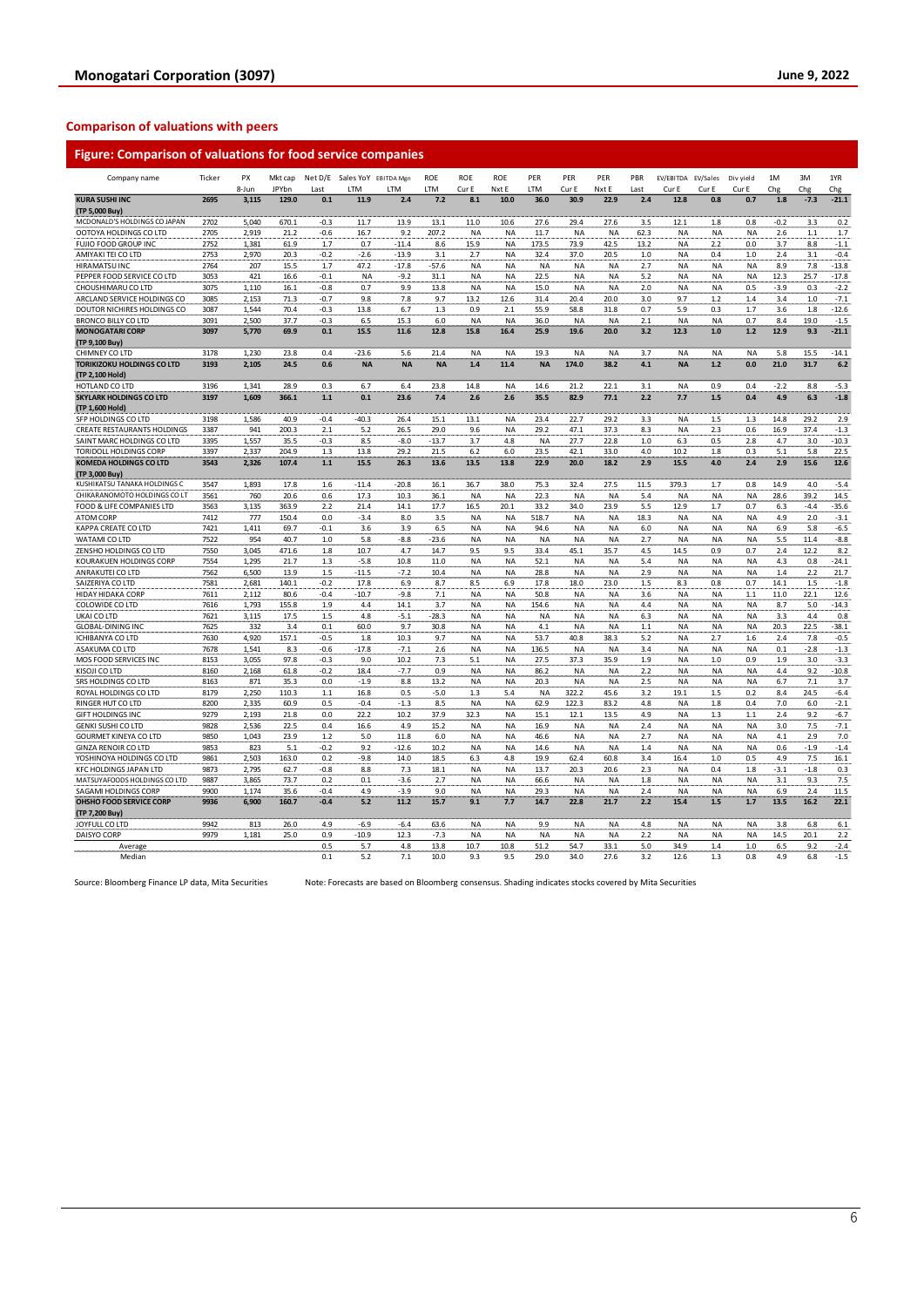#### **Stock price trends for food service companies**

#### **Figure: Stock price trends for food service companies**





Source: Bloomberg Finance LP data, Mita Securities Note: Indexed to 100 at the end of 2019



1/20 3/20 5/20 7/20 9/20 11/20 1/21 3/21 5/21 7/21 9/21 11/21 1/22 3/22 5/22 Komeda HD **----** Doutor Nichires HD ------- Saint Marc HD --------- TOPIX